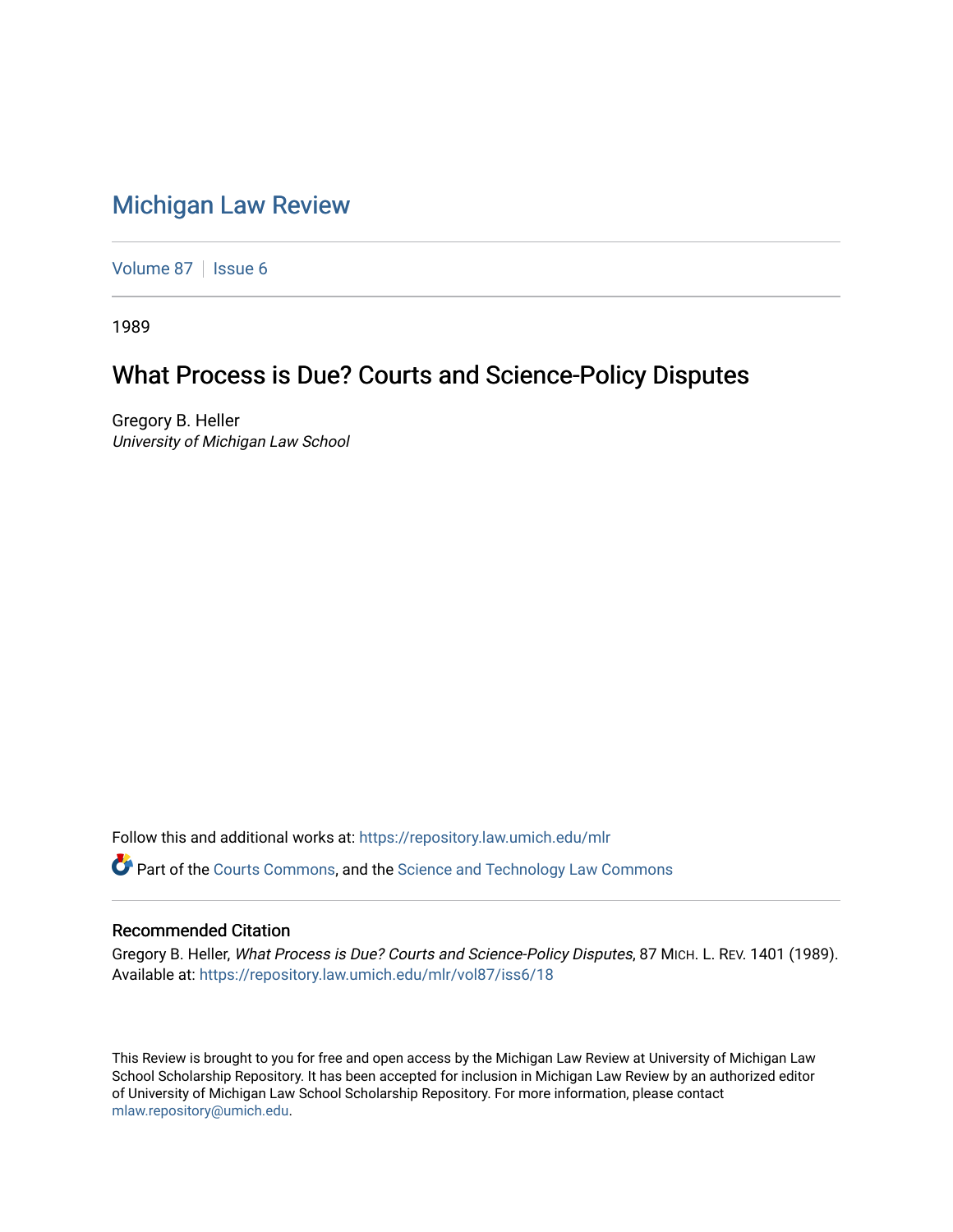WHAT PROCESS Is DuE? COURTS AND SCIENCE-POLICY DISPUTES. By *David* M. *O'Brien.* New York: Russell Sage Foundation. 1987. Pp. xviii, 242. \$22.50.

David M. O'Brien's1 book *What Process Is Due? Courts and Science-Policy Disputes* is a discussion of the law's role in controlling technological risks and uncertainties. For the most part, O'Brien does this through a collection of stories about the major disputes around which the law in this area has been shaped. At the outset, O'Brien promises to do more than provide the reader with anecdotes. He offers an intriguing new conceptualization of these disputes. They are, O'Brien suggests, "trilemmas" requiring responses to three different sets of competing demands: (1) the need for a scientific basis for regulation; (2) the requirement that choices be politically responsible; and (3) the requirement that some degree of procedural fairness be afforded those who are interested in the outcome. Unfortunately, O'Brien fails to work this conceptualization into the stories that he tells; and fails to glean any persuasive prescriptive insights from this framework. Thus, the book is left to stand as a collection of extended stories.

*What Process Is Due?* in many ways parallels O'Brien's earlier work, *Storm Center: The Supreme Court in American Politics.* 2 *Storm Center* was well received as a useful compilation that chronicled the Court's internal dynamics in the face of an increasing caseload and changing political role. But many observers felt that *Storm Center*  lacked analytical and prescriptive elements. That work presented, but failed to explain, interesting events. One reviewer observed that "it is Mr. O'Brien's historical and statistical evidence, not the conclusions he draws, that will make 'Storm Center' fascinating to historians and valuable to those who want to debate the Court's future."<sup>3</sup>

Unfortunately, *What Process Is Due?* shares the earlier work's flaws, but not its strengths. Unlike *Storm Center, What Process Is* 

2. D. O'BRIEN, STORM CENTER: THE SUPREME COURT IN AMERICAN POLITICS (1986).

3. Mackenzie, *Rehnquist's Inheritance,* N.Y. Times, July 27, 1986, § 7 (Book Review) at 14; *see also* Book Notice, 85 MICH. L. REV. 1197, 1199 (1987) (reviewing D. O'BRIEN, STORM CENTER: THE SUPREME COURT IN AMERICAN POLITICS (1986)) ("Storm Center's method is more derivative than original, its use of the material more encyclopedic than instructional, and its effect more corroborative than groundbreaking.").

<sup>1.</sup> The author is a professor in the Woodrow Wilson Department of Government and Foreign Affairs at the University of Virginia. His prior works include STORM CENTER: THE SUPREME COURT IN AMERICAN POLITICS (1986); THE PUBLIC'S RIGHT TO KNOW: THE SUPREME CoURT AND THE FIRST AMENDMENT (1981); PRIVACY, LAW, AND PUBLIC POLICY (1979); *The Seduction of the Judiciary: Social Science and the Courts,* 64 JUDICATURE 8 (1980); and *Of Judicial Myths, Motivations, and Justifications: A Postscript on Social Science and the Law,* 64 JUDICATURE 285 (1980).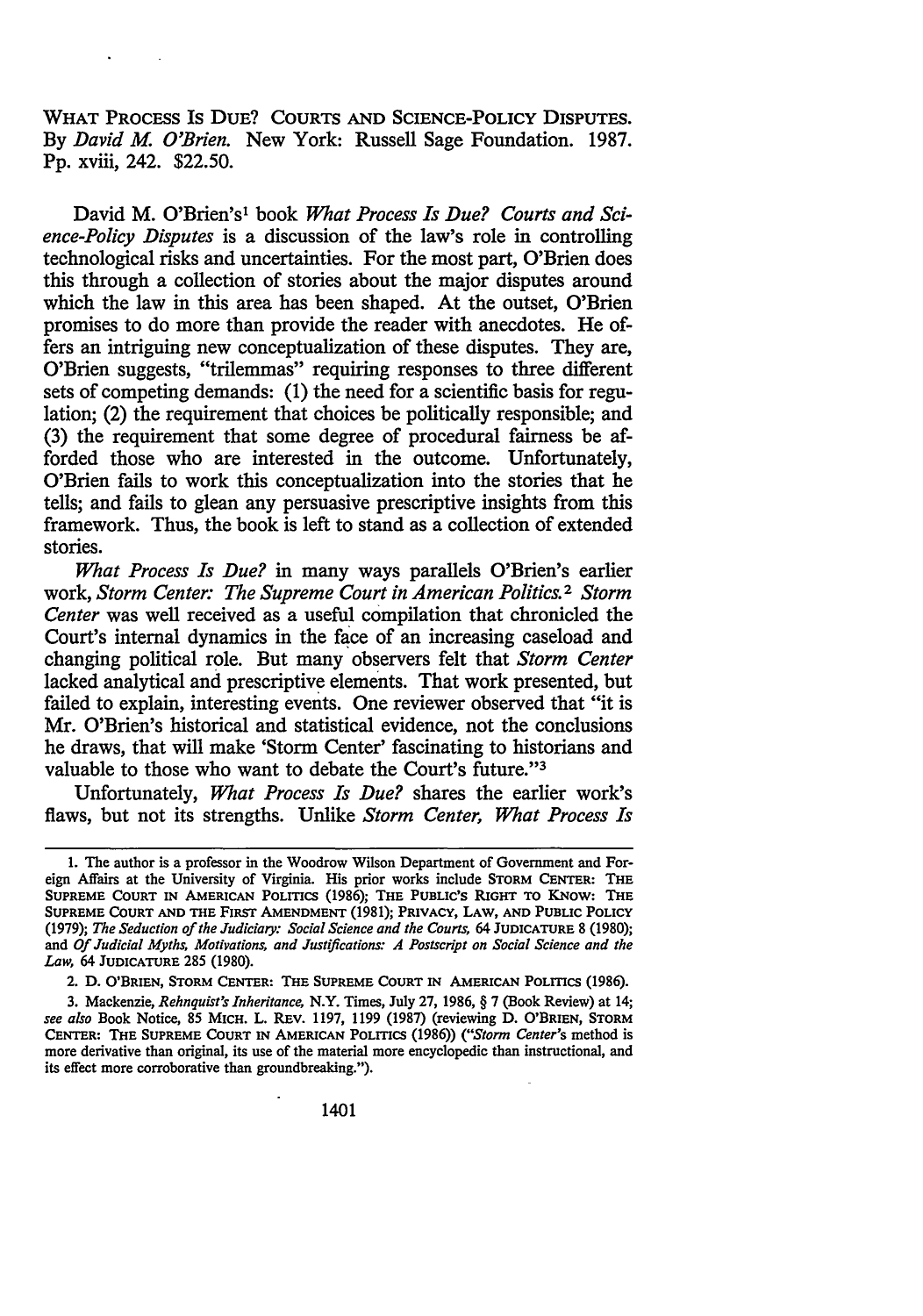*Due?* breaks no new ground and presents no new data or evidence. And the development of federal review of agency decisions is not nearly so photogenic a subject as the machinations of Supreme Court decision making. Too esoteric to be engaging storytelling, and too anecdotal to be serious scholarship, the work is left without a reader.

O'Brien argues that "disputes over the scientific basis for and the basic value conflicts in regulating risk are structured according to adversarial processes and forced into the courts" (pp. 32-33). This "judicialization" is a "uniquely American response"  $(p. 34)$ ; a result of "our uniquely adversarial culture and its relation to democratic politics" (p. 33). He offers virtually no comparative analysis defending his assertion that this response is "uniquely American,"4 however. And while he deems this judicialization an "imperfect response to the problems of managing risks" (p. 34), he never suggests an alternative. As O'Brien goes on to describe instances of judicial review, he treats the premise of judicialization as an unquestioned given.

O'Brien begins with a survey of the irreducible uncertainties confronting any attempt to regulate carcinogenic risks. Scientists are not in agreement as to whether environmental pollution has led to an increase in the cancer rate (pp. 14-19). While cancer rates have undoubtedly increased, this might be the result of demographic changes in the population (people live longer).5 Furthermore, O'Brien points out, the methodology of carcinogenicity experiments — risks extrapolated from extremely high doses in a rodent population  $-$  is inherently suspect. There is no agreement in the scientific and regulatory community on how to extrapolate these data to low doses (p. 29), or on whether there is any safe threshold for carcinogens.<sup>6</sup> Nor is there any agreement on the role individual lifestyle factors play in cancer rates (p. 22). Because these factors and others are so uncertain, the adoption of any model of carcinogenicity is a political — as opposed to scientific — choice  $(p. 19)$ .

O'Brien then details the shortcomings of private law litigation through a rapid sketch of the avalanche of litigation that followed the identification of asbestos as a carcinogen. He concludes, rather unremarkably, that private law litigation is a "slow, inefficient, and ex-

6. P. 30. O'Brien refers the reader to E. EFRON, *supra* note 5, and OFFICE OF TECHNOLOGY AssESSMENT, U.S. CoNGRESS, AssESSMENT OF TECHNOLOGIES FOR DETERMINING CANCER RISKS FROM THE ENVIRONMENT (1981).

<sup>4.</sup> P. 34. O'Brien observes, in one conclusory sentence, that "In· England, science-policy disputes are settled in a parlimentary [sic] fashion and with deference to the expertise of the civil service." P. 34.

<sup>5.</sup> Several works have announced a cancer epidemic, including R. CARSON, SILENT SPRING (1962) and S. EPSTEIN, THE POLITICS OF CANCER (1979). Refutations of this view are found in E. EFRON, THE APOCALYPTICS: CANCER AND THE BIG LIE (1984); Gori, *The Regulation of Carcinogenic Hazards,* 208 SCIENCE 256 (1980); and Peto, *Distorting the Epidemiology of Cancer: The Need for a More Balanced Overview,* 284 NATURE 297 (1980). *See generally* pp. 15-34, and sources cited therein.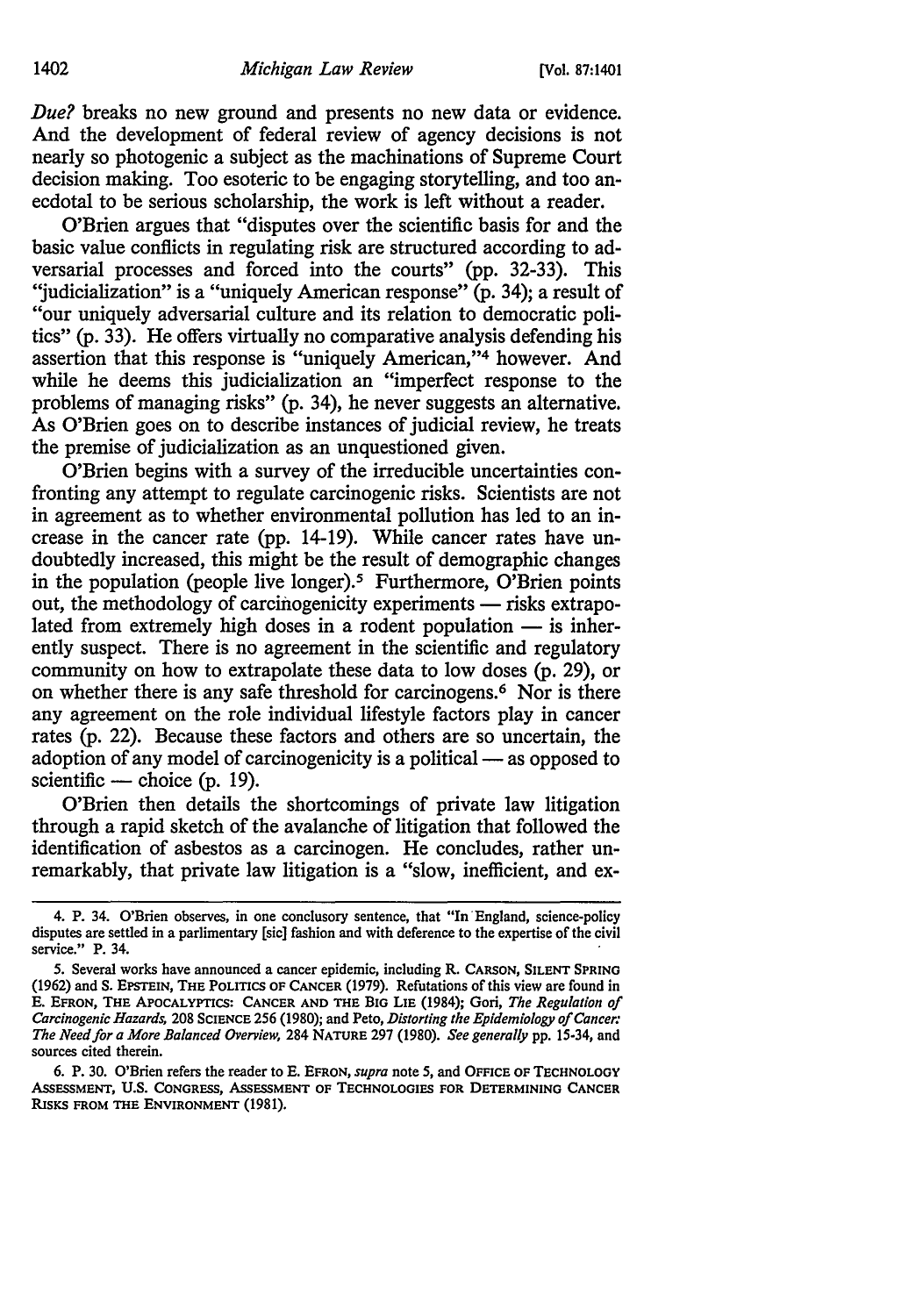pensive" solution to the problems presented by substances of unknown toxicity (p. 59). The reader finds few original observations, but copious references to more thorough works in the field.

O'Brien continues with a discussion of the inability of judges to  $deal$  effectively with complex  $-$  and probably insoluble  $-$  scientific factual questions. Most of this section is devoted to a detailed narrative of the Reserve Mining controversy,7 one of the first major environmental lawsuits of the 1970s. This storytelling is what O'Brien does best. His account is refreshingly broad: in most of the legal literature, that controversy is reduced to little more than its holding, and is treated more as an incremental step in the evolution of the rules of causation than as the manifestation of a broader, cultural awakening. 8

The Reserve Mining controversy involved Reserve Mining's operation of a taconite ore refining plant on the shores of Lake Superior in northern Minnesota. The process required huge amounts of water, and produced substantial amounts of water-borne taconite tailings<sup>9</sup> as waste. When the plant was constructed in the 1940s, there was no evidence that the dumping of tailings would cause environmental damage to the lake (p. 82). Potential harms to human health were not extensively considered.<sup>10</sup> As public concern over the environment grew, and the effects of the dumping on life in the lake became clearer, the dumping of tailings came under increasing scrutiny. Twelve years of litigation intended to stop disposal of the tailings saw several state court suits seeking revocation of Reserve Mining's discharge permits (pp. 84-85), an offensive suit by Reserve Mining challenging the state's water pollution control laws (p. 85), a lawsuit in federal court brought by the federal government seeking an injunction preventing further

<sup>7.</sup> Judicial dispositions of various stages of the controversy are found at United States v. Reserve Mining Co., 419 U.S. 802 (1974) (denying *certiorari,* but indicating, in an opinion joined by a total of four justices (the number necessary for a grant of certiorari), that the Court would consider the case if a final judgment had not been rendered by January 31, 1975); Reserve Mining Co. v. Lord, 529 F.2d 181, 185 (8th Cir. 1976) (removing the district court judge who was handling the proceedings for "shed[ding] the robe of the judge and ... assum[ing] the mantle of the advocate"); Reserve Mining Co. v. EPA, 514 F.2d 492 (8th Cir. 1975) (en bane); United States v. Reserve Mining Co., 380 F. Supp. 11 (D. Minn. 1974); Reserve Mining Co. v. Minnesota Pollution Control Agency, 267 N.W.2d 720 (Minn. 1978); Reserve Mining Co. v. Herbst, 256 N.W.2d 808 (Minn. 1977).

<sup>8.</sup> *See, e.g.,* Baker & Markoff, *By-Products Liability: Using Common Law Private Actions to Clean Up Hazardous Waste Sites,* 10 HARV. ENVTL. L. REv. 99 (1986); Glicksman, *Federal Preemption and Private Legal Remedies for Pollution,* 134 U. PA. L. REv. 121 (1985); Rosenberg, *The Causal Connection in Mass Exposure Cases: A ''Public Law" Vision of the Tort System, 91*  HARV. L. REv. 849 (1984).

<sup>9.</sup> Taconite tailings are the by-products of the refining process. Taconite ore is a low-grade iron ore containing 20 to 25 percent iron material. "Tailings" are the residual materials of crushed ore and water left after the iron has been extracted from the ore. P. 21. The tailings are virtually identical to asbestos, and are similarly carcinogenic when inhaled, but the danger posed by ingested water-borne asbestos (and therefore taconite tailings) is uncertain. *See* pp. 90-94.

<sup>10.</sup> This was before the era of the environmental impact statement. Even if a statement had been required, it is doubtful that this harm would have been recognized because the toxicity of asbestos and thus taconite tailings was not appreciated at the time.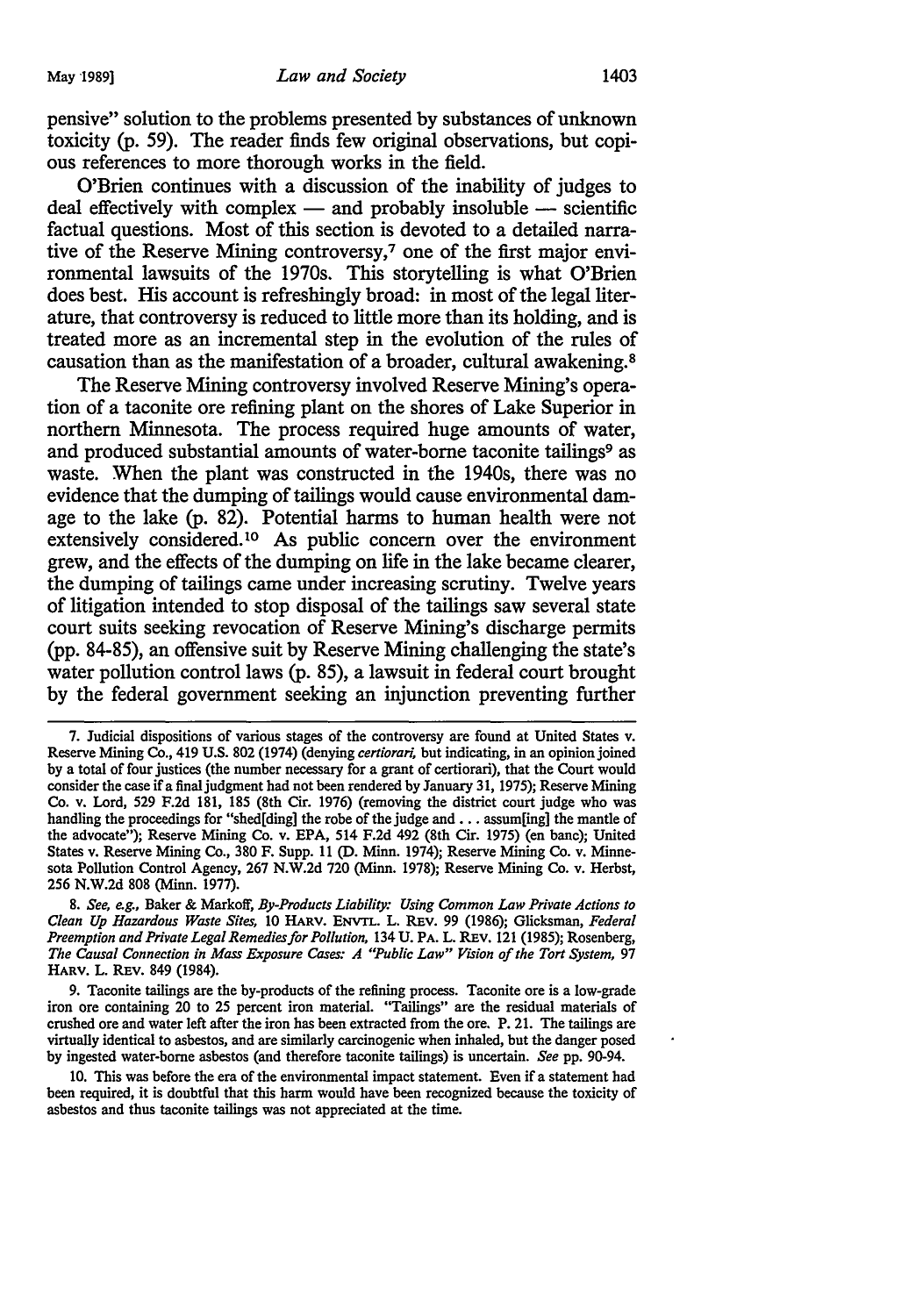discharges, and two Eighth Circuit rulings. 11 O'Brien ties events in the controversy to shifting presidential politics, legislative fits and starts, and the historical evolution of scientific views on the carcinogenicity of the tailings.

Eventually, the Fifth Circuit ordered restrictions on tailing discharges on the grounds that taconite leaching into the water supply endangered public health, and was therefore subject to proscription under the Federal Water Pollution Control Act.<sup>12</sup> Prior cases had asked whether harm to the public was "more likely than not." The government could not meet those traditional proof burdens in this case: while the inhalation of asbestos fibers<sup>13</sup> — and therefore the identical taconite fibers — was known to be carcinogenic, the harmful effects of ingestion were only suspected. The court conceded that "it [could not] be proven that the probability of harm is more likely than not" but concluded that the potential severity of the harm justified a relaxation of traditional burdens. <sup>14</sup>

This section exemplifies the book's shortcomings as well as its strengths. O'Brien does not explain the implications of the important legal result of the Reserve Mining controversy, and does not comment on the fact that the case appears implicitly to settle the dispute over carcinogenicity in favor of the no-threshold paradigm, 15 at least where the potential harm is severe enough. If the book is about the allocation of decisional authority, such a result ought not to go unnoticed.

O'Brien does refer to some intriguing explanations of the failure of adjudication that have been developed in other works, but he never applies them in a careful way to his own observations. For example, he notes that judicial difficulty with science-policy disputes may be the result of the "polycentricity" of the disputes, a term that has been used by Professor Fuller to describe the inadequacies of adversary litigation in dealing with disputes characterized by a lack of any principle or standard against which an asserted "right" can be measured, and by a multiplicity of interests and affected parties, each of which is affected by a decision made with respect to another party. Fuller provides the example of a woman bequeathing a collection of paintings to two different museums "in equal shares[]":

[T]he disposition of any single painting has implications for the proper

15. *See supra* note 6.

<sup>11.</sup> Pp. 88-106.

<sup>12. 514</sup> F.2d at 529 (citing 33 U.S.C. § 1160(g)(l) (1970) (repealed 1972)).

<sup>13.</sup> *See supra* note 9.

<sup>14. 514</sup> F.2d at 520; *see also* Certified Color Mfrs. Assn. v. Mathews, 543 F.2d 284, 297-98 (D.C. Cir. 1976) (citing *Reserve Mining)* ("where the harm envisaged is cancer, courts have recognized the need for action based upon lower standards of proof than otherwise applicable"); Ethyl Corp. v. EPA, 541 F.2d 1 (D.C. Cir. 1976) (citing *Reserve Mining* favorably in upholding the EP A's regulation of the lead content of gasoline even though the risk of harm was not "certain"); United States v. Vertac Chem. Corp., 489 F. Supp. 870 (E.D. Ark. 1980).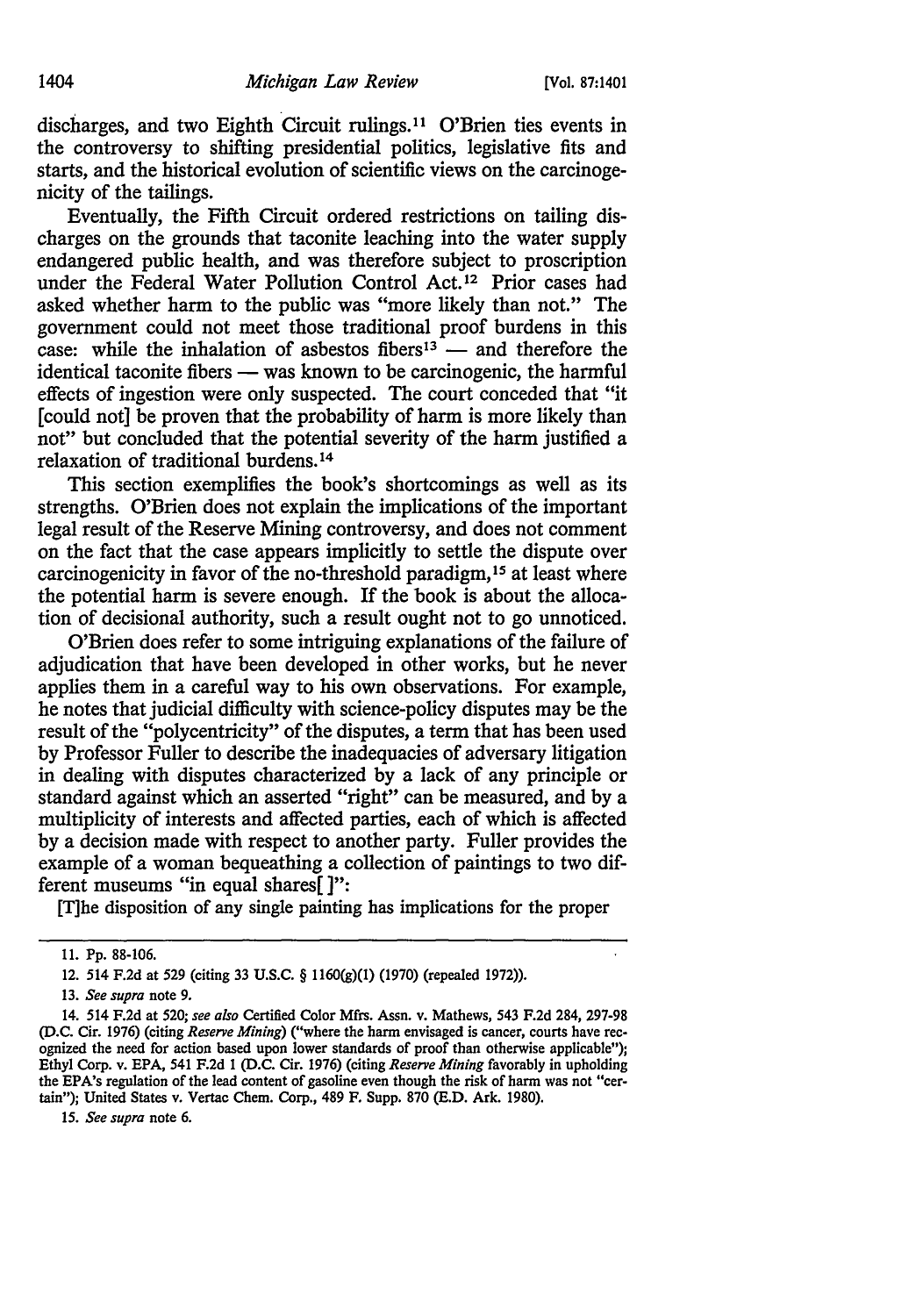disposition of every other painting. If [one museum] gets the Renoir, the Gallery may be less eager for the Cezanne but all the more eager for the Bellows, etc. If the proper apportionment were set for argument, there would be no clear issue to which either side could direct its proofs and contentions.16

This aptly characterizes environmental disputes, if the apportionment of environmental risks and benefits were substituted for the paintings, and the two museums were replaced with some far greater number of constituencies. Such disputes are more appropriately dealt with through legislative and contractual solutions (p. 79); and O'Brien correctly observes that this explains some of the difficulty that judges have had with science-policy disputes.<sup>17</sup> But O'Brien does not explain how these pressures affect judges uniquely in science-policy disputes.

One insight broached, then left untouched, is his mention of school desegregation and reapportionment cases as instances where polycentricity and proof problems have not proved impassable barriers to effective judicial intervention (p. 106). Those cases are arguably as polycentric as science-policy disputes: they involve at least as many constituencies, each affected by any decisions made with respect to any other parties, as in environmental disputes; and there is a similar lack of a firmly established principle of adjudication to which proofs can be directed. O'Brien notes that the judicial role in resolving these latter disputes has been largely unchallenged (p. 106); but never asks or attempts to explain why these might be different from science-policy disputes.

O'Brien also chronicles the problems with judicially supervised administrative solutions. He tells the story of the Consumer Product Safety Commission's (CPSC) ban on Tris, a fire retardant sprayed on children's clothing, as an example of the pathologies of the evolving relationship between agencies and 'courts (pp. 129-43). When the CPSC first received data suggesting that Tris was a carcinogen, it banned the substance without waiting for further proof. The CPSC did not afford interested parties any opportunity for a hearing, and did not assess the economic impact of its ruling. O'Brien argues that this haste was provoked by the threat of litigation rather than an informed risk assessment, and that this is yet another instance of the shortcomings of judicialization (p. 142).

O'Brien then makes some more general observations about the distorting effect of the threat of litigation. He notes that judicialization engenders delay and inefficiency (pp. 146-49), and in support of this cites both the costs of rule making and the costs of compliance with

<sup>16.</sup> Fuller, *The Forms and Limits of Adjudication,* 92 HARV. L. REv. 353, 394 (1978).

<sup>17.</sup> Pp. 102-04. For a more detailed discussion of the polycentric nature of environmental disputes, see Krier, *The Pollution Problem and Legal Institutions: A Conceptual Overview,* 18 UCLA L. REV. 429, 458-59 (1971).